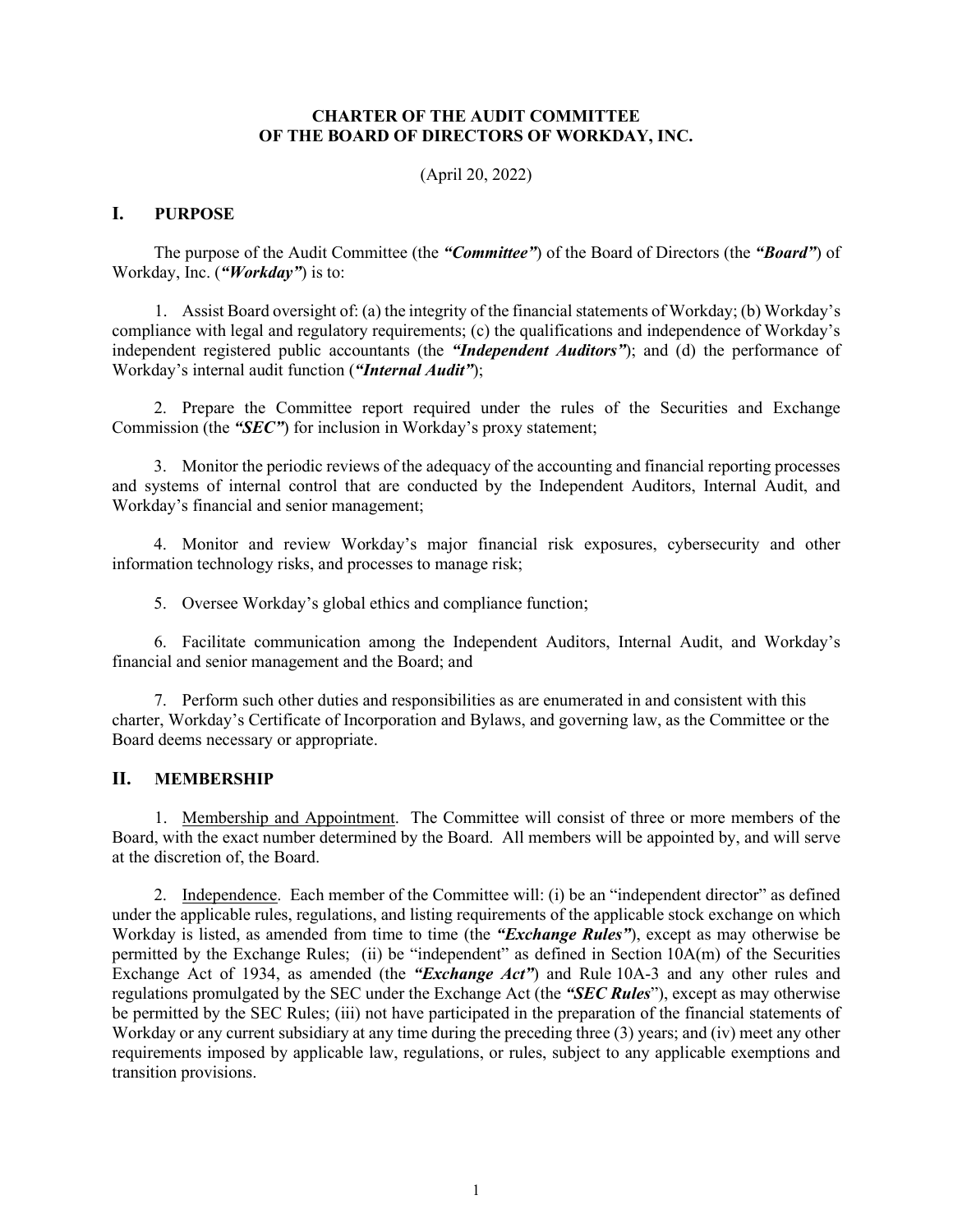3. Financial Literacy and Expertise. Each member of the Committee will have the ability to read and understand fundamental financial statements and meet the financial sophistication and experience requirements of the Exchange Act, the SEC Rules, and the Exchange Rules. In addition, at least one member of the Committee will have prior experience in accounting, financial management, or financial oversight, as required by the Exchange Rules, and be an "audit committee financial expert" as defined in Item 407(d)(5)(ii) of Regulation S-K promulgated by the SEC. If a member serves on more than three public company audit committees, the Committee will review and make a determination whether such simultaneous service would impair the ability of such member to effectively serve on Workday's Audit Committee.

4. Term. The members will each serve until their respective terms as members of the Board expire, subject to earlier resignation or removal by the Board. Resignation or removal of a member of the Board, for whatever reason, shall automatically constitute resignation or removal, as applicable, from the Committee.

5. Committee Chair. The Board may appoint a member of the Committee to serve as the chairperson of the Committee (the *"Chair*"). If the Board does not appoint a Chair, the Committee members may designate a Chair by their majority vote. The Chair will set the agenda for Committee meetings and conduct the proceedings of those meetings.

6. Subcommittees. The Committee may form subcommittees for any purpose that the Committee deems appropriate and may delegate to such subcommittees such power and authority as the Committee deems appropriate. If designated, each such subcommittee will establish its own schedule and maintain written minutes of its meetings and actions by written consent, which minutes and actions will be filed with the minutes of the meetings of the Board. The Committee shall not delegate to a subcommittee any power or authority required by law, regulation, or listing standard to be exercised by the Committee as a whole.

7. Delegation. When appropriate and permissible under legal or regulatory requirements, the Committee may delegate authority to one or more directors or authorized officers of Workday, who need not be members of the Committee.

8. Duly Authorized Actions. Any actions taken by the Committee during any period in which one or more members fail for any reason to meet the membership requirements set forth above shall be nonetheless duly authorized actions of the Committee for all corporate purposes, except to the extent required by law or determined necessary by the Committee to satisfy regulatory or listing standards.

### **III. RESPONSIBILITIES AND DUTIES**

The principal responsibilities and duties of the Committee are set forth below. These duties are set forth as a guide with the understanding that the Committee will carry them out in a manner that is appropriate given Workday's needs and circumstances. The Committee may supplement them as appropriate and may establish policies and procedures from time to time that it deems necessary or advisable in fulfilling its responsibilities.

The basic responsibility of the members of the Committee is to exercise their business judgment to act in what they reasonably believe to be in the best interests of Workday and its stockholders. In discharging that obligation, members should be entitled to rely on the honesty and integrity of Workday's senior executives and its outside advisors and auditors, to the fullest extent permitted by law. While the Committee has the responsibilities and powers set forth in this Charter, it is not the duty of the Committee to plan or conduct audits or to determine that Workday's financial statements are complete and accurate and are in accordance with generally accepted accounting principles. Management is responsible for the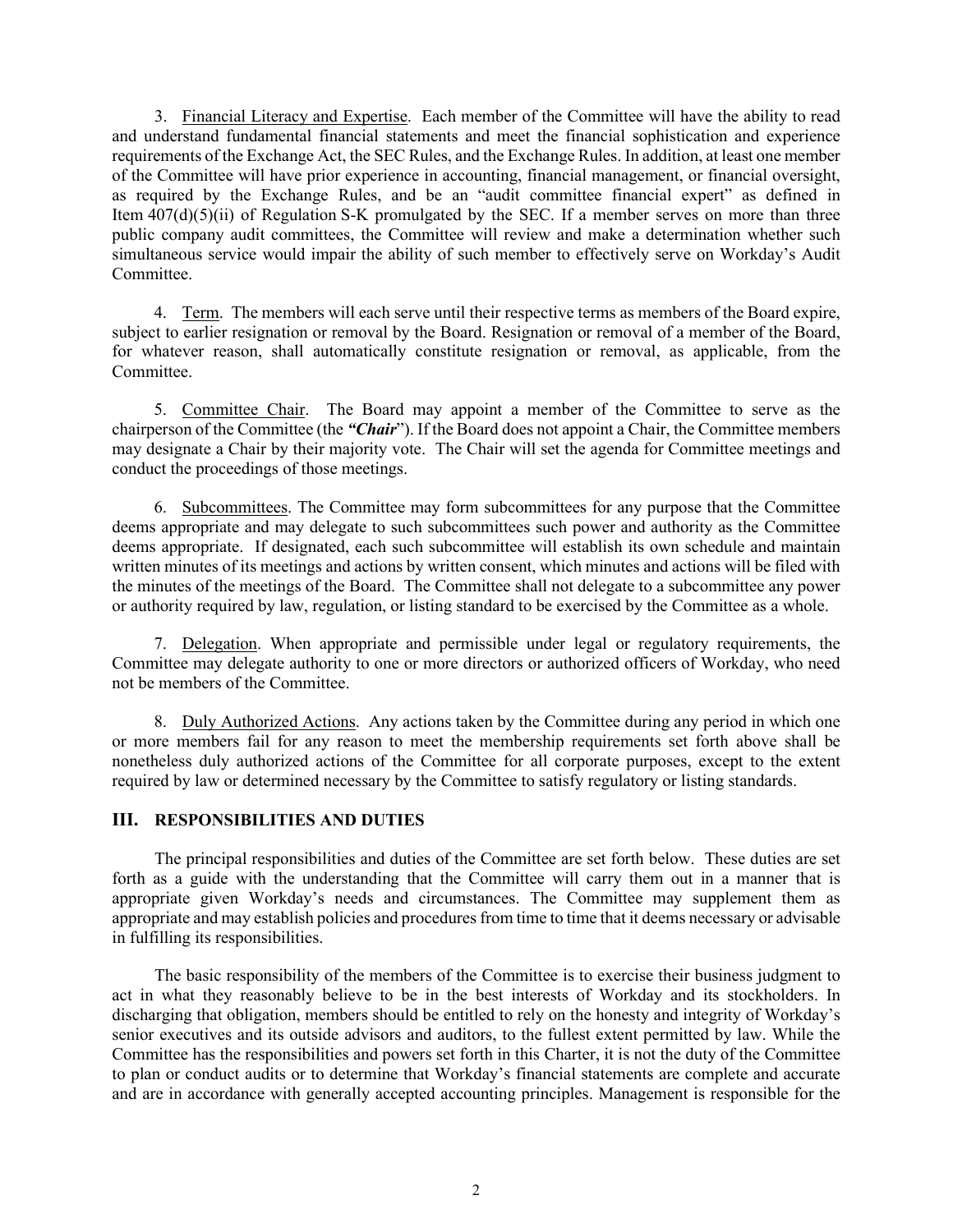preparation, presentation, and integrity of Workday's financial statements, for the appropriateness of the accounting principles and reporting policies that are used by Workday, and for establishing and maintaining internal control over financial reporting. The Independent Auditors are responsible for auditing Workday's financial statements and, as required by applicable law, the effectiveness of internal control over financial reporting, and for reviewing Workday's unaudited interim financial statements.

## **Financial Statements and Disclosures**

1. The Committee will review and discuss with management and the Independent Auditors Workday's quarterly and annual financial statements as required under the Exchange Act, and Workday's disclosure under "Management's Discussion and Analysis of Financial Condition and Results of Operations."

2. In connection with the Committee's review of Workday's annual financial statements, the Committee will:

- discuss the financial statements and the results of the Independent Auditors' audit of the financial statements with the Independent Auditors and management;
- discuss with the Independent Auditors any items required to be communicated by the Independent Auditors in accordance with the applicable requirements of the Public Company Accounting Oversight Board (the "*PCAOB*");
- discuss all critical audit matters proposed by the Independent Auditors to be included in the Independent Auditors' annual audit report;
- discuss significant issues, events, and transactions as well as any significant changes regarding critical accounting policies (including the selection, application and disclosure thereof), practices, principles, judgments or estimates with Workday's management and the Independent Auditors;
- discuss the effect of pending and newly implemented regulatory and accounting initiatives related to Workday's financial statements;
- discuss any disagreements between Workday's management and the Independent Auditors regarding financial reporting; and
- based on the foregoing review and discussions, the Committee will recommend to the Board whether the annual financial statements should be included in Workday's Annual Report on Form 10-K.

3. In connection with the Committee's review of the quarterly financial statements, the Committee will:

- discuss with the Independent Auditors and Workday's management the results of the Independent Auditors' SAS No. 100, *Interim Financial Information* (Codification of Statements on Auditing Standards, AU § 722), or similar, review of the quarterly financial statements;
- discuss significant issues, events, and transactions, and any significant changes regarding critical accounting policies (including the selection, application and disclosure thereof), practices, principles, judgments, or estimates with Workday's management and the Independent Auditors;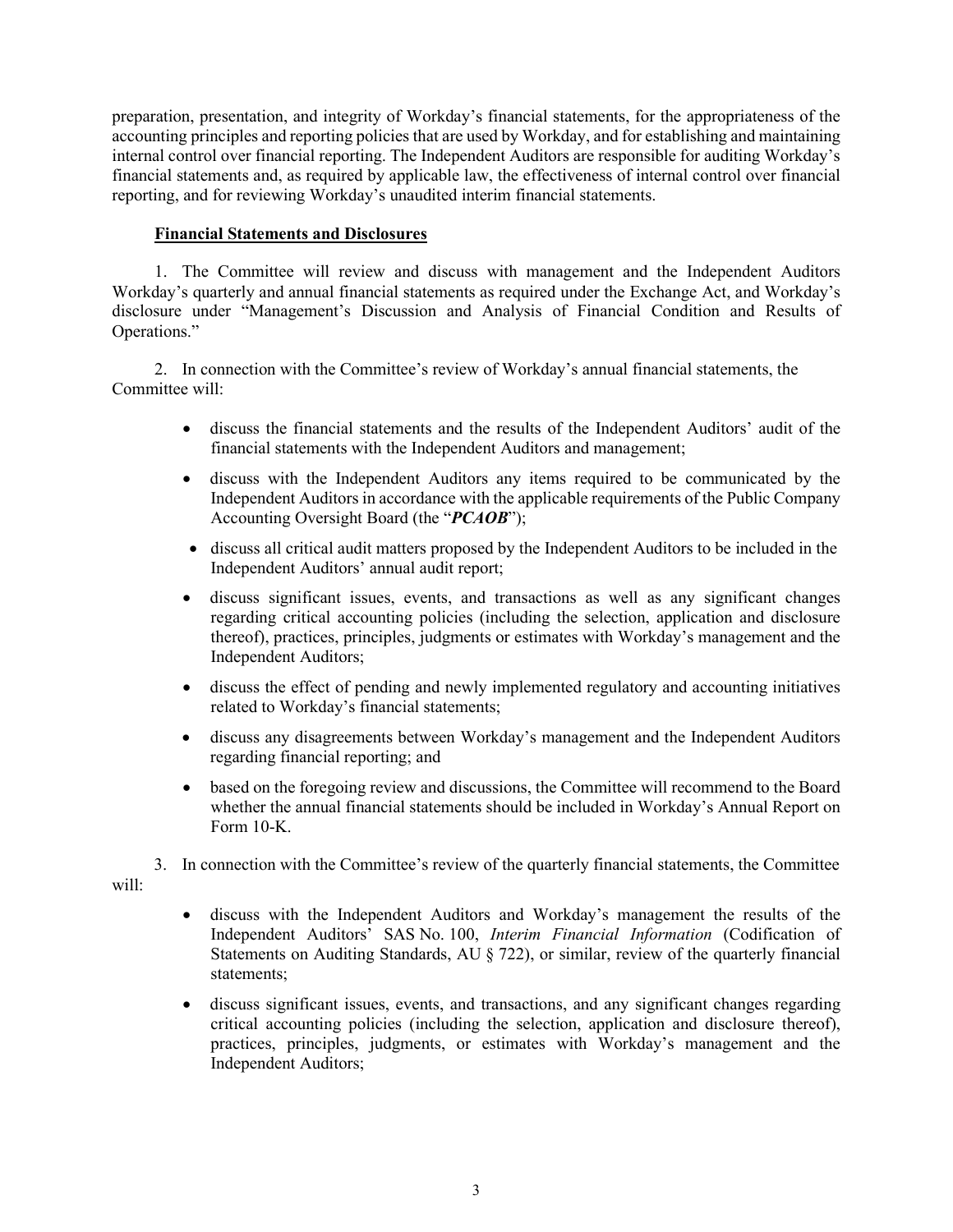- discuss the effect of pending and newly implemented regulatory and accounting initiatives related to Workday's financial statements;
- discuss any disagreements between Workday's management and the Independent Auditors regarding financial reporting; and
- based on the foregoing review and discussions, the Committee will authorize management to file the quarterly financial statements in Workday's Quarterly Reports on Form 10-Q.

4. The Committee will review, discuss, and authorize management to issue Workday's earnings press releases, as well as review and discuss financial information and earnings guidance.

### **Internal Controls and Disclosure Controls and Procedures**

1. The Committee will periodically discuss with management the evaluation of Workday's disclosure controls and procedures, and review the charter of any disclosure committee established by Workday (the *"Disclosure Committee"*).

2. In connection with the Committee's review of Workday's quarterly and annual financial statements, the Committee will review and discuss with Workday's management, the Independent Auditors, and Internal Audit management's process for assessing, and reports on, the effectiveness of internal control over financial reporting under Section 404 of the Sarbanes-Oxley Act, including any significant deficiencies or material weaknesses identified and remediation plans with respect thereto.

3. In connection with the Committee's review of Workday's quarterly and annual financial statements, the Committee will inquire of Workday's management as to the existence of fraud. If fraud is identified, the Committee will review the facts and circumstances of the fraud, including whether the person committing the fraud has a significant role in Workday's internal controls over financial reporting that are disclosed to the Committee.

4. The Committee will review and discuss any comments or recommendations of the Independent Auditors outlined in their annual management letter and the report (when required to be provided) on the effectiveness of internal control over financial reporting, as well as the characterization of any deficiencies in internal control over financial reporting and review any public disclosures describing identified material weaknesses and remediation plans for clarity and completeness. If appropriate, the Committee will approve a schedule for implementing any recommended changes and monitor compliance with the schedule.

5. The Committee will meet separately, periodically, with management and with the Independent Auditors. The Committee's consultation with the Independent Auditors will be conducted out of the presence of Workday's management, and will address internal controls, the fullness and accuracy of Workday's financial statements, and any other matters that the Committee or the Independent Auditors believe should be discussed privately with the Committee.

6. The Committee will establish procedures for: (i) the receipt, retention, and treatment of complaints received by Workday regarding accounting, internal accounting controls, or auditing matters; and (ii) the confidential anonymous submission by employees of Workday of concerns regarding questionable accounting or auditing matters, and oversee the review and resolution of any such complaints and submissions that have been received.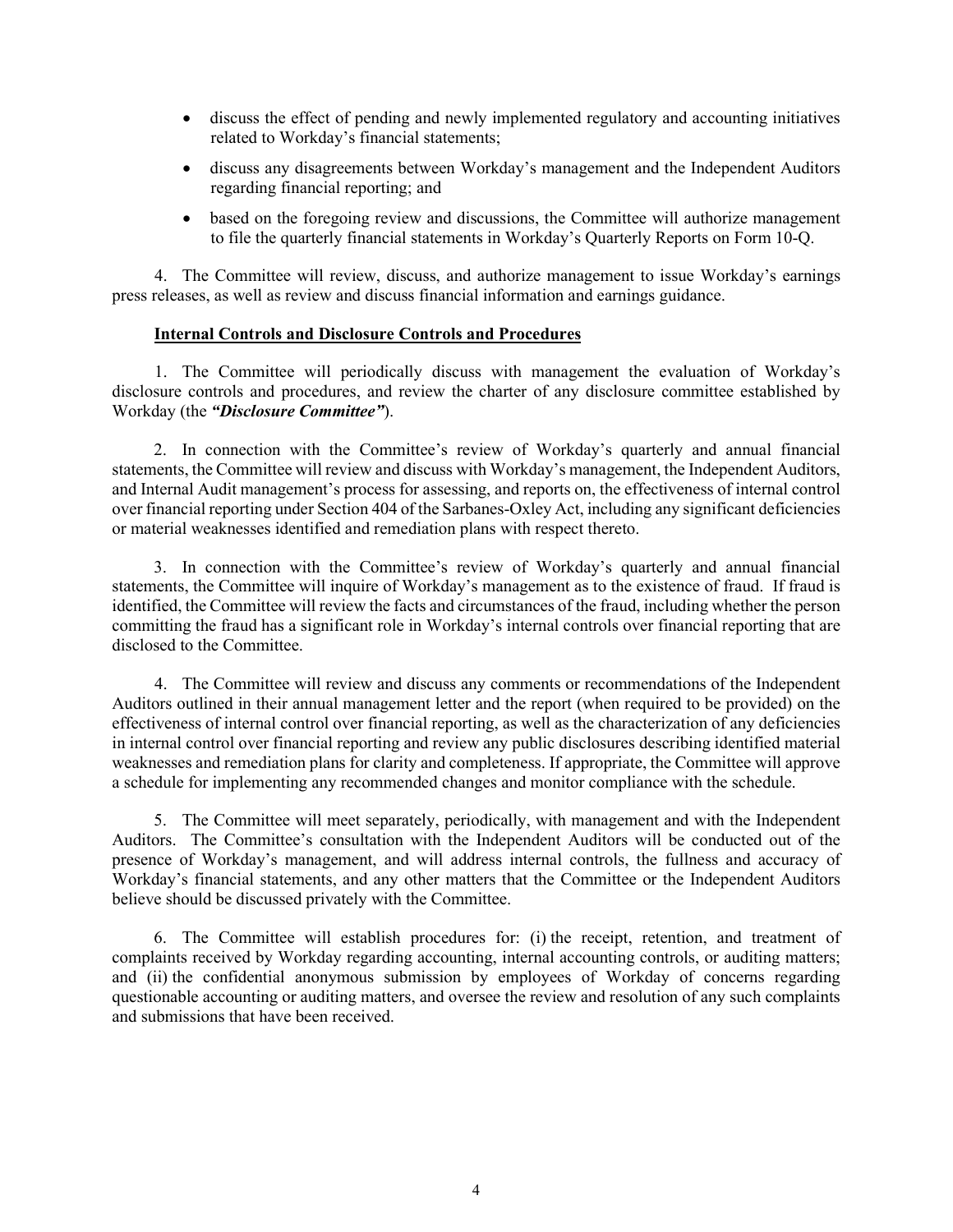### **Risk and Compliance**

1. The Committee is responsible for reviewing, as required, Workday's overall enterprise risk management framework, including Workday's risk assessment and risk management policies, procedures, and guidelines.

2. In consultation with management, the Independent Auditors, and Internal Audit, the Committee will review Workday's major financial and compliance risk exposures and the steps management has taken to monitor, control, and report such exposures, including Workday's procedures and any related policies, with respect to risk assessment and risk management. The Committee will also review and monitor any pending or threatened litigation or significant legal or regulatory matters that could have a material impact on Workday's financial statements.

3. The Committee will review Workday's cybersecurity and other information technology risks, controls, and procedures and will receive periodic updates from Workday's management on cybersecurity.

4. The Committee will review with Workday's Chief Legal Officer and CCO legal matters and compliance issues that may have a material impact on Workday, and any material reports or inquiries received from regulators or governmental agencies.

- 5. The Committee will oversee the global ethics and compliance function, including:
	- the design, organization, and scope of Workday's global ethics and compliance function;
	- compliance with the Code of Conduct, as well as consideration of any waiver of a provision of the Code of Conduct requested for executive officers and directors and, as appropriate, the recommendation that the Board grant any such waivers;
	- adoption of procedures, including a Whistleblower and Complaint Policy, for the receipt, retention, and treatment of allegations concerning the violation of, or breach of fiduciary duty arising under, the applicable laws of any jurisdiction where Workday conducts business;
	- the review of any reports from Workday's Chief Legal Officer and Chief Compliance Officer ("*CCO*") received pursuant to Workday's Whistleblower and Complaint Policy, the results of investigations undertaken in response to those reports, and the remedial actions, if any, to be taken following the conclusion of any such investigation; and
	- the periodic review of the Code of Conduct, and other policies related to the Code of Conduct, as appropriate, the Whistleblower and Complaint Policy, and other policies as requested by Workday's management, and the recommendation of material revisions to such policies for approval by the Board or management, as appropriate.

## **Internal Audit Function**

1. The Committee will review and approve the appointment and replacement, and oversee the activities, of the head of Internal Audit, who will report directly to the Committee.

2. The Committee will review and discuss with management the performance, staffing, budget, and responsibilities of Internal Audit, including compensation for the head of Internal Audit, and any recommended changes thereto.

3. The Committee will annually review Internal Audit, including the proposed audit plans for the coming year, and assess Internal Audit's independence from management.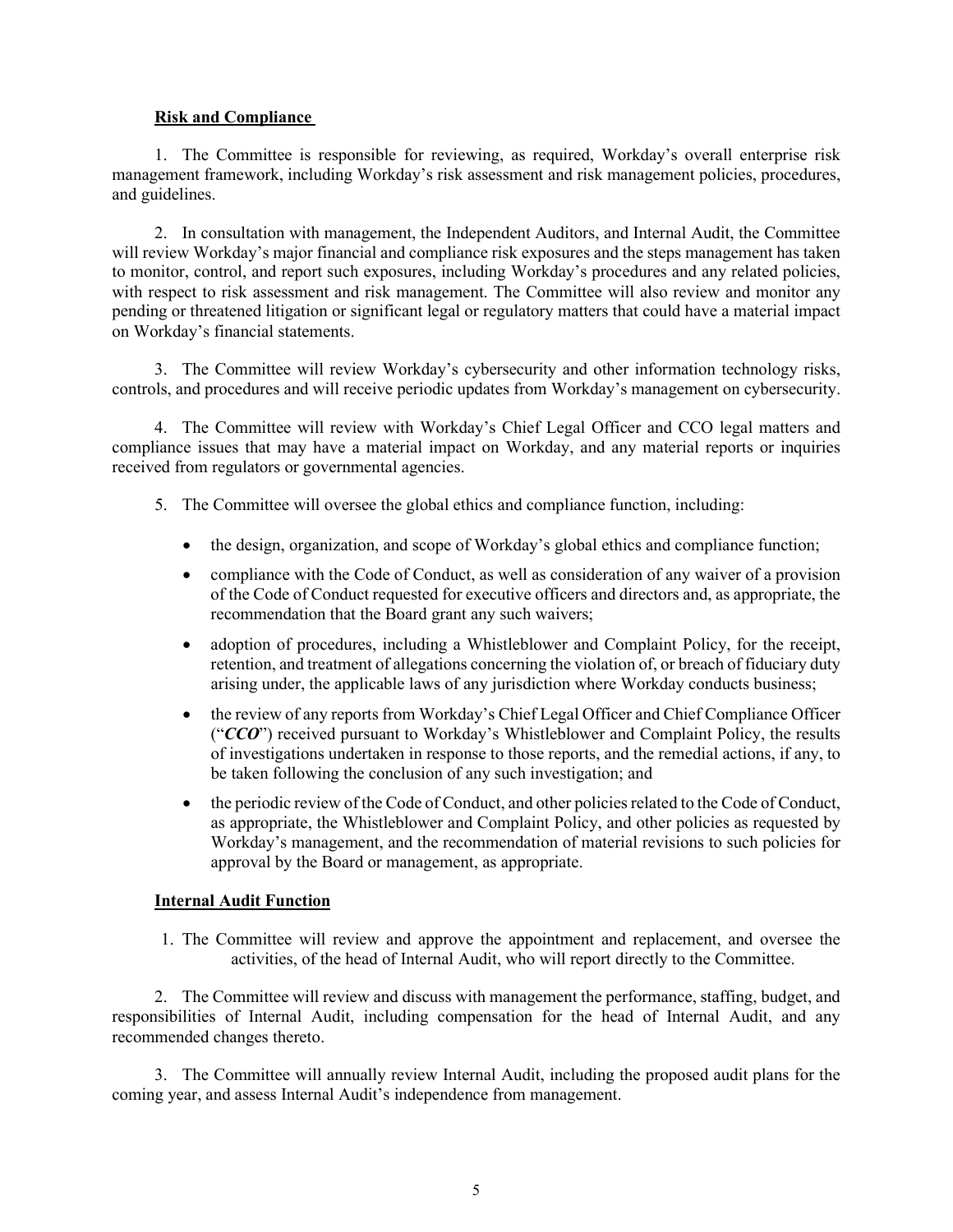4. The Committee will be informed of Internal Audit results that identify significant risk issues facing Workday.

5. The Committee will meet periodically with the head of Internal Audit, without members of management present.

### **Independent Auditors**

1. The Committee will be directly responsible for the appointment, compensation, retention or replacement, evaluation, and oversight of the work of the Independent Auditors. The Independent Auditors will report directly to the Committee.

- 2. The Committee will review the continuing independence of the Independent Auditors, including:
	- obtaining and reviewing, on an annual basis, the written disclosures and a letter from the Independent Auditors required to be disclosed by applicable requirements of the PCAOB regarding the Independent Auditors' communications with the Audit Committee concerning independence;
	- reviewing and discussing with the Independent Auditors their independence, including the nature and scope of any relationships that are required to be disclosed;
	- taking appropriate action to address any issues or relationships that the Committee believes compromise the independence of the Independent Auditors;
	- ensuring the rotation of the lead audit partner having primary responsibility for the audit and the audit partner responsible for reviewing the audit in accordance with Rule 2-01(c) of Regulation S-X, and considering whether, in order to assure continuing auditor independence, there should be regular rotation of the audit firm, and reporting to the Board on its conclusions.

3. The Committee will conduct an annual review of the Independent Auditor's report describing the firm's internal quality-control procedures; any material issues raised by the most recent internal qualitycontrol review, or peer review, of the Independent Auditors, or by any inquiry or investigation by governmental or professional authorities, within the preceding five years, respecting one or more independent audits carried out by the firm, and any steps taken to deal with any such issues; and (to assess the auditor's independence) all relationships between the Independent Auditor and Workday.

4. The Committee will set the policies for the hiring of employees or former employees of the Independent Auditor who participated in any capacity in the audit of Workday, taking into account the impact of such policies on auditor independence.

5. The Committee will review the Independent Auditors' audit planning, scope, and staffing.

6. The Committee will approve the fees and other compensation to be paid to the Independent Auditors and pre-approve all audit and non-audit related services provided by the Independent Auditors permitted by the Exchange Rules, SEC Rules, and applicable laws or regulations. The Committee may establish pre-approval policies and procedures, as permitted by the Exchange Rules, SEC Rules, and applicable laws or regulations, for the engagement of the Independent Auditors to render services to Workday, provided that: (1) the policies and procedures are detailed as to the particular service; (2) the Committee is informed on a timely basis of each such service; and (3) the policies and procedures do not include the delegation of Committee responsibilities to management. Pre-approval authority may be delegated to one or more members of the Committee, provided that any pre-approval decision is reported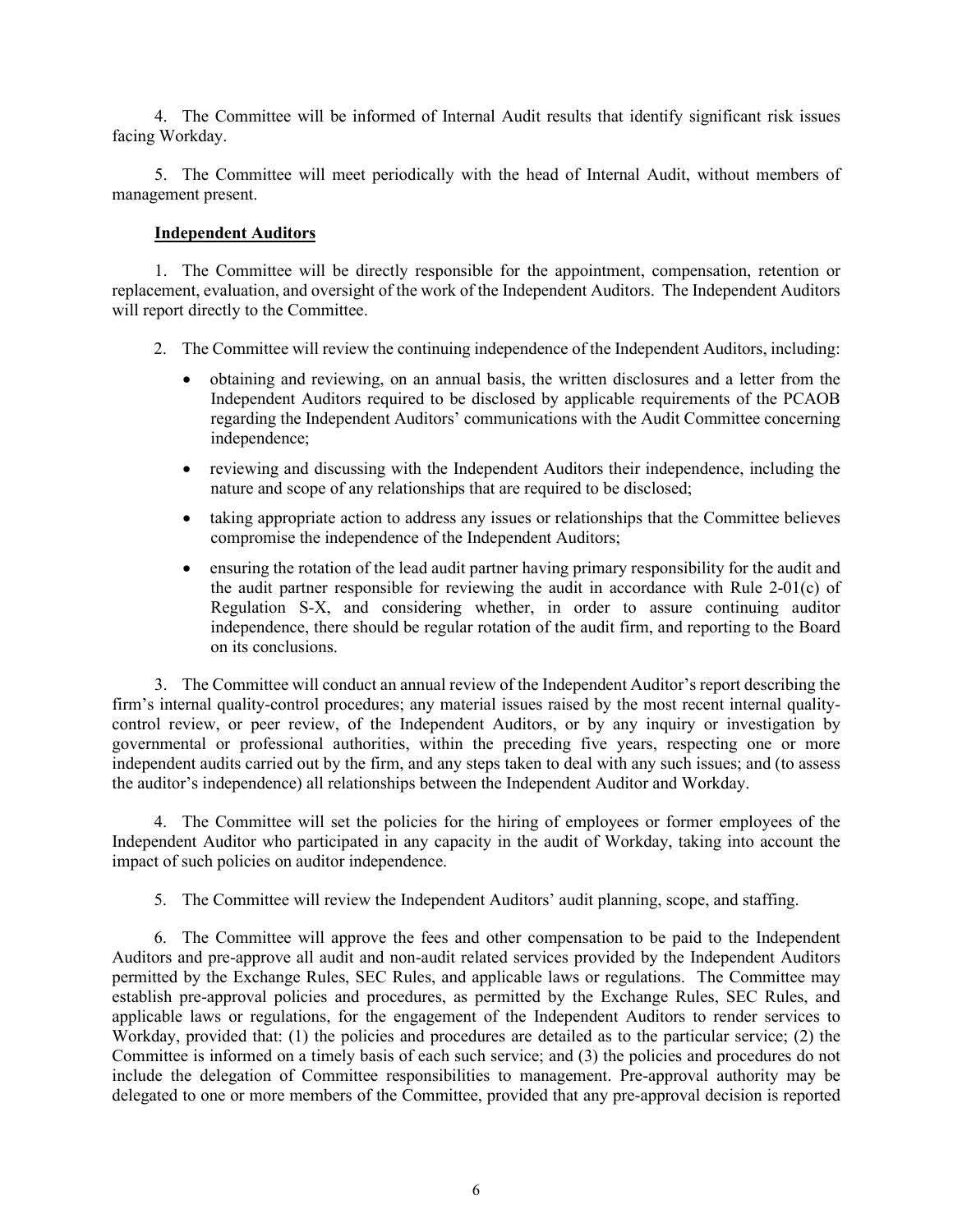to the Committee at its next scheduled meeting. The Committee will receive certain disclosures, documentation, and discussion of non-prohibited tax services by the Independent Auditors based on PCAOB Rule 3524 or any successor, and for internal control related non-audit services based on PCAOB Rule 3525 or any successor.

7. The Committee will review and discuss with the Independent Auditors the reports delivered to the Committee by the Independent Auditors regarding:

- critical accounting policies, estimates, and practices used;
- alternative treatments of financial information within generally accepted accounting principles that have been discussed with management, the ramifications of the alternatives, and the treatment preferred by the Independent Auditors; and
- other material written communications between the Independent Auditors and Workday's management, such as any management letter or schedule of unadjusted differences.

### **Other**

1. The Committee will monitor compliance with Workday's Investment Objective and Policy Guidelines (the "*Investment Policy*"), and approve or recommend to the Board for approval any material changes to such Policy.

2. The Committee will prepare a report to Workday's stockholders for inclusion in Workday's annual proxy statement as required by the SEC Rules.

3. The Committee will review and approve Workday's policies and procedures with respect to related party transactions, and will review related party transactions that are material or require disclosure and approve such transactions as required by such policies and procedures, other than transactions that are subject to review by the Board as a whole or any other committee of the Board.

4. The Committee will periodically review Workday's cash position, capital structure and strategies, financial and foreign currency policies, insurance coverage, and tax planning and compliance, and take such action and make such reports and recommendations to the Board as it deems advisable.

5. To the extent that it deems appropriate, the Committee will review the terms and conditions of material financing plans, including the issuance of securities, corporate borrowings, securities repurchases, and dividend policies, and make recommendations to the Board on such financing plans.

6. The Committee will perform any other activities that the Committee deems necessary or appropriate consistent with its purpose, or that is required by applicable law, rules, or regulations, and take other actions and perform and carry out any other responsibilities and duties delegated to it by the Board.

### **IV. STUDIES AND ADVISERS**

The Committee may conduct, direct, supervise, or authorize studies of, or investigations into, matters within the Committee's scope of responsibilities, with full and unrestricted access to all management and other employees, books, records, documents, and facilities of Workday. The Committee has the sole authority and right, at Workday's expense, to retain independent counsel and other consultants, accountants, experts, and advisers of its choice to assist the Committee in connection with its functions, including any studies or investigations. The Committee will have the sole authority to approve the fees and other retention terms of such advisers.